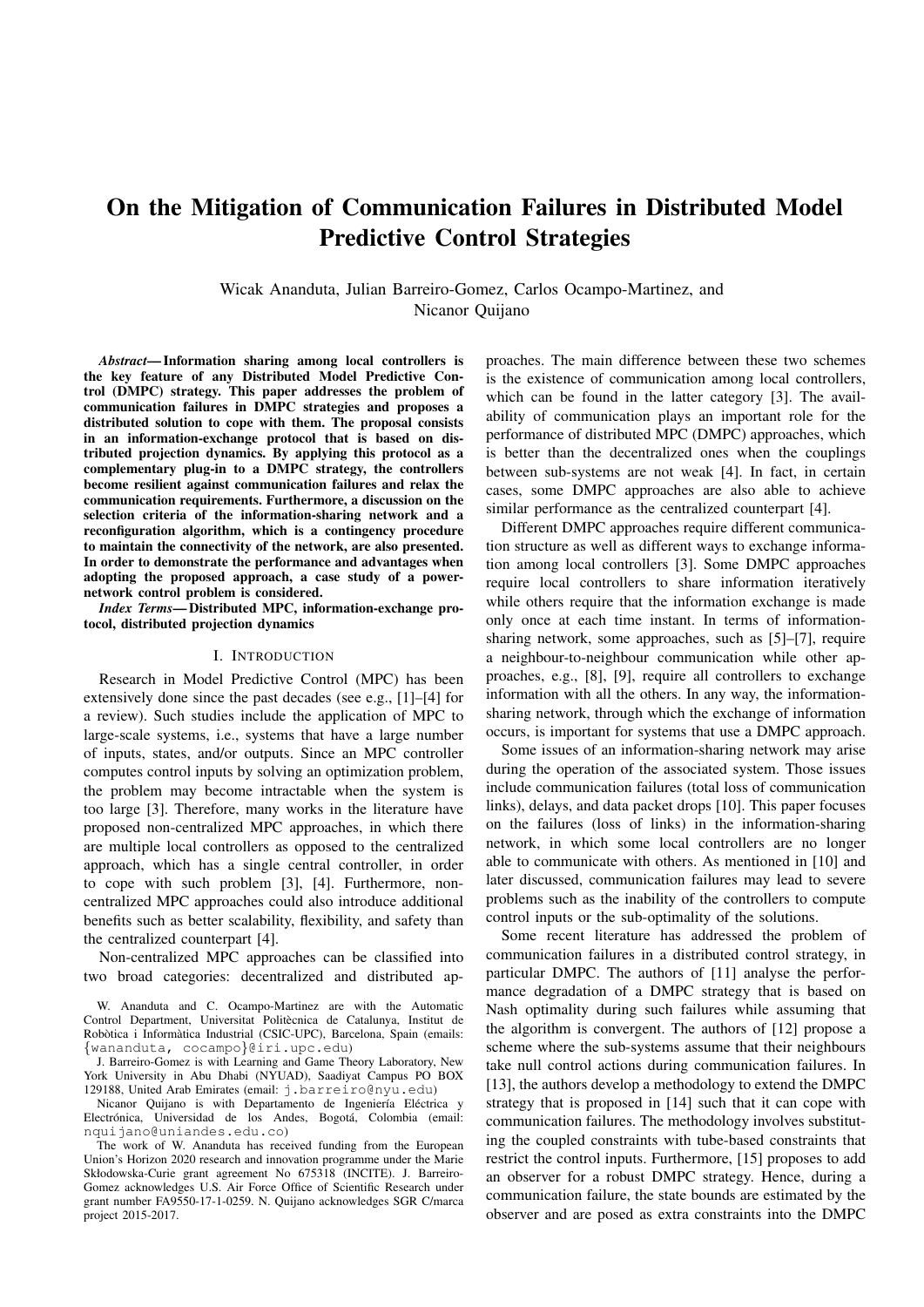design. Additionally, a resilient information-sharing network architecture for distributed frequency regulation is proposed in [16]. Moreover, the controller in [16] adopts a *zero-bias* control strategy and allows other sub-systems to stabilize themselves.

The aforementioned contributions only improve some DMPC strategies to tackle communication failures in a way that they specifically add or modify the algorithms. Therefore, they limit the application of the solution only to the DMPC strategies that are discussed in those papers. In this regard, different from the works previously discussed, this paper proposes a communication protocol that can be applied regardless DMPC strategy that is used to control the system. The protocol is an iterative algorithm that requires local controllers to communicate at each iteration until the information that is received converges to the correct value. It is based on the distributed projection dynamics (DPD) [17], [18] and can also be perceived as a distributed consensus protocol [19]. For an extensive treatment of the notion of distributed population dynamics, the reader is referred to [17], [18].

In this paper, an application of the proposed approach is illustrated in a power-allocation problem of interconnected microgrids. These kinds of systems are of large nature and spread over large geographical areas. Furthermore, in the current development of these systems, the power generation is shifted toward distributed generation, particularly renewable energy sources [20]. For these reasons, distributed controllers have been viewed as suitable control approaches [20]–[23]. In this regard and highlighting the fact that power networks are considered to be a critical infrastructure, it is important to ensure the resiliency of the control approach against failures, in particular communication failures.

In summary, the main contribution of this paper is the information-exchange protocol that is based on DPD, as presented in Section III. This protocol can be applied to any DMPC strategy and improves the resilience of the DMPC strategy against communication failures as well as relaxes the communication requirements. Criteria to select a suitable information-sharing network for the proposed protocol and a network reconfiguration algorithm that supplements the protocol are also proposed. Moreover, prior to proposing the protocol, Section II provides an analysis of the impact of communication failures in a DMPC strategy. Furthermore, the advantages of the proposed protocol in a power allocation problem of microgrids are shown in Section IV.

## *Notations*

The statements  $A \succeq 0$  and  $B \succ 0$  imply A and B are positive semi-definite and positive definite, respectively. The set of real numbers is denoted by  $\mathbb R$  whereas the set of integers is denoted by  $\mathbb{Z}$ . Moreover,  $\mathbb{R}_{\geq a}$  denotes all real numbers in the set  $\{i : i \ge a, i, a \in \mathbb{R}\}\$ and, similarly,  $\mathbb{Z}_{\geq a}$  denotes all integers in the set  $\{i : i \geq a, i, a \in \mathbb{Z}\}\.$ In addition,  $|\cdot|$  is the cardinality operator and  $\|\cdot\|_2$  is the Euclidean norm. The vector  $\mathbf{0}_n$  denotes  $[0 \ 0 \ \cdots \ 0]^\top \in \mathbb{R}^n$ and, similarly,  $\mathbb{1}_n = [1 \ 1 \ \cdots \ 1]^\top \in \mathbb{R}^n$ . The subscript

 $k \in \mathbb{Z}_{\geq 0}$  denotes discrete-time instants while the subscript  $t \in \mathbb{R}_{\geq 0}$  denotes continuous-time instants. For the vectors  $v_j \in \mathbb{R}^{n_j}$  with  $j \in \mathcal{N}$ , the operator  $[v_j^\top]_{j \in \mathcal{N}}^{\top} \in \mathbb{R}^{\sum_{j \in \mathcal{N}} n_j}$ denotes the column-wise concatenation that results in a column-wise vector. Moreover, consider a time-dependent vector  $u_{i,k}$  and a prediction horizon  $h_p$ . Then,  $\tilde{u}_{i,k}$  denotes the trajectory of  $u_{i,k}$  over the prediction horizon  $h_p$ , i.e.,  $\tilde{\boldsymbol{u}}_{i,k} = \left[\boldsymbol{u}_{i,k|k}^\top \ \boldsymbol{u}_{i,k+1|k}^\top \ \cdots \ \boldsymbol{u}_{i,k+h_p-1|k}^\top\right]^\top$ . Finally, rnd $(\cdot)$ is the round operator that approximates the argument to the nearest integer. In the case there are two nearest integers, the argument is approximated to the larger integer.

#### II. DISTRIBUTED MPC AND COMMUNICATION FAILURES

In this section, a general description of the system that is considered and the DMPC approach are presented. Afterwards, a discussion of the impact of communication failures in a DMPC strategy is provided.

## *A. Distributed MPC*

Consider a time-invariant linear large-scale system (LSS) that consists of  $n$  sub-systems. Let it be described by an undirected graph  $G = (S, \mathcal{E})$ , where the set of nodes,  $S = \{1, 2, \ldots, n\}$  denotes its sub-systems and the set of unweighted links,  $\mathcal{E} \subseteq \mathcal{S} \times \mathcal{S}$ , represents the existence of coupling between the sub-systems, i.e.,  $(i, j) \in \mathcal{E}$  implies that the  $i^{\text{th}}$  sub-system is physically coupled to the  $j^{\text{th}}$  subsystem. Furthermore,  $\mathcal{N}_i$  denotes the set of the neighbours of the  $i^{\text{th}}$  sub-system, i.e.,  $\mathcal{N}_i = \{j : (i, j) \in \mathcal{E}, \forall j \neq i\}$ . Let the dynamics of this LSS be described by the discrete-time state-space model of each sub-system, i.e., for each  $i \in \mathcal{S}$ ,

$$
\boldsymbol{x}_{i,k+1} = A_{ii}\boldsymbol{x}_{i,k} + B_{ii}\boldsymbol{u}_{i,k},\tag{1}
$$

where the states and the control inputs the  $i<sup>th</sup>$  sub-system are denoted by the vectors  $x_i \in \mathbb{R}^{n_{x,i}}$  and  $u_i \in \mathbb{R}^{n_{u,i}}$ , respectively. Moreover,  $A_{ii}$  and  $B_{ii}$  are the state-space matrices with the appropriate sizes that define the dynamics in (1). Note that the dynamics of each sub-system might also depend on the states, inputs, and/or disturbances of the neighbouring sub-systems. However, for simplicity of the exposition in Subsection II-B, such dynamical couplings are omitted. Instead, some constraints that couple the inputs will be introduced. Moreover,  $G$  is undirected and unweighted since the interest of this paper is in the existence of communication, as in [13].

The control inputs are constrained by local polytopic constraints described by  $H_i \boldsymbol{u}_{i,k} \leq \boldsymbol{h}_i$ , for each  $i \in \mathcal{S}$ , where  $H_i \in \mathbb{R}^{n_{h,i} \times n_{u,i}}$  and  $h_i \in \mathbb{R}^{n_{h,i}}$  are constant matrix and vector, respectively. Furthermore, there also exist some hard coupled constraints on the control inputs that are described as  $\sum_{i \in \mathcal{S}} G_i \boldsymbol{u}_{i,k}^c \leq \boldsymbol{g}$ , where  $G_i \in \mathbb{R}^{\bar{n}_g \times n_{u^c,i}}$ , for all  $i \in \mathcal{S}$ , and  $g \in \mathbb{R}^{n_g}$  are constant matrices and vector, respectively. Moreover,  $u_{i,k}^c \in \mathbb{R}^{n_u c,i}$ , for all  $i \in S$ , denote the elements of input  $u_{i,k}$  that appear in the coupled constraints. In other words,  $u_{i,k}$  can be arranged such that  $u_{i,k} = [u_{i,k}^{l\top} u_{i,k}^{c\top}]^{\top}$ , where  $u_{i,k}^l \in \mathbb{R}^{n_{u^l,i}}$  denotes the local control inputs. Notice that the coupled constraints may be constraints in which the sub-systems share a limited common input source. Hence,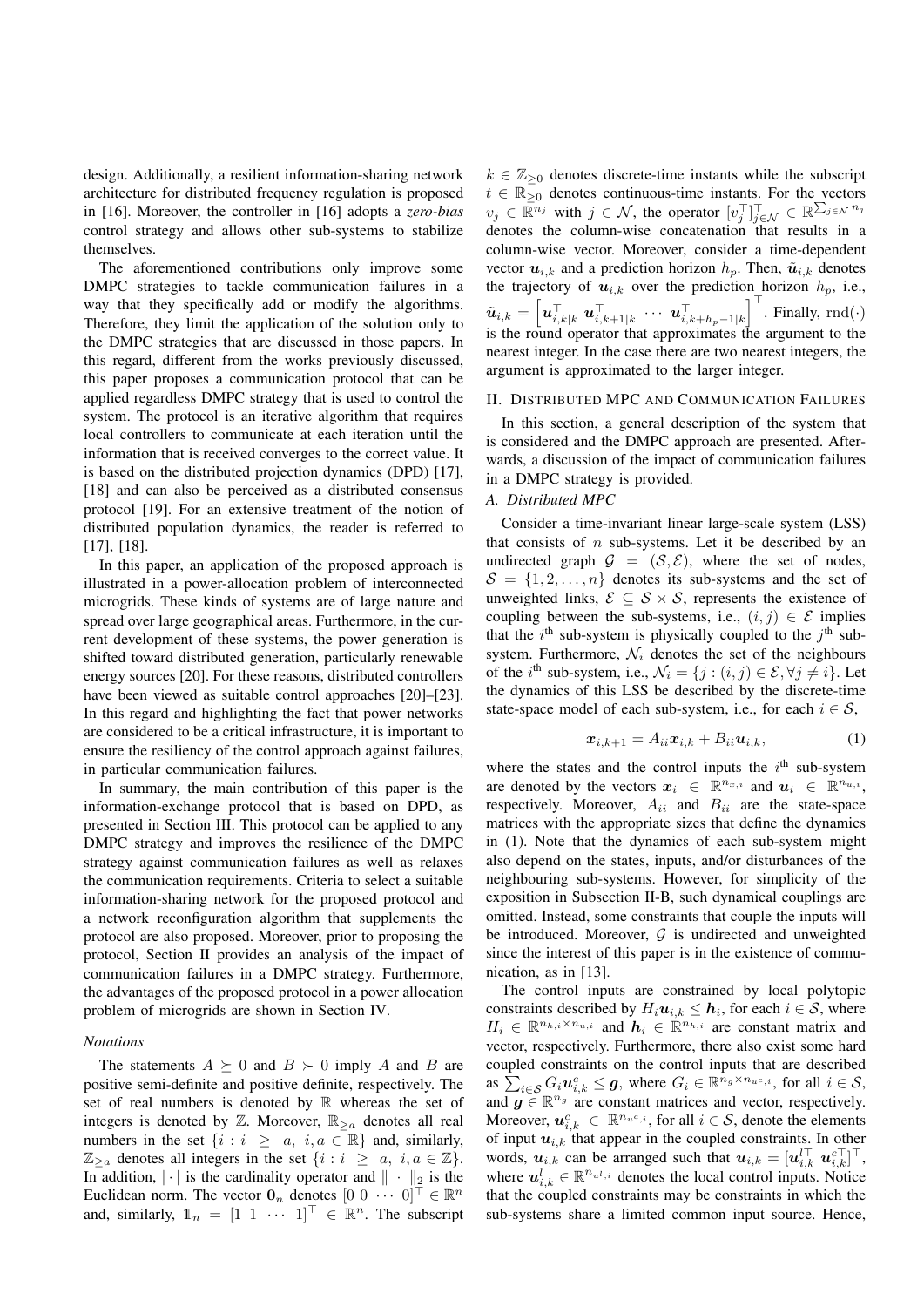the optimization problem that should be solved in an MPC scheme at each time instant  $k \in \mathbb{Z}_{\geq 0}$  is

$$
\underset{\{\tilde{\boldsymbol{u}}_{i,k}\}_{i\in\mathcal{S}}}{\text{minimize}} \quad \sum_{i\in\mathcal{S}} J_i(\boldsymbol{x}_{i,k}, \tilde{\boldsymbol{u}}_{i,k}) \tag{2a}
$$

subject to  $x_{i,\ell+1|k} = A_{ii}x_{i,\ell|k} + B_{ii}u_{i,\ell|k}, \ \forall i \in S,$  (2b)

$$
H_i \mathbf{u}_{i,\ell|k} \leq \mathbf{h}_i, \ \mathbf{x}_{i,k+h_p|k} \in \mathcal{X}_i^t, \ \forall i \in \mathcal{S}, \ \ (2c)
$$

$$
\sum_{i \in \mathcal{S}} G_i \mathbf{u}_{i,\ell|k}^c \leq \mathbf{g}, \tag{2d}
$$

for all  $\ell \in \{k, \ldots, k+h_p-1\}$ , where the trajectory of control input sequence throughout  $h_p$  at time instant k for each subsystem is denoted by  $\tilde{u}_{i,k}$ . Notice that the cost function over  $h_p$  is separable and it is defined as

$$
J_i(\boldsymbol{x}_{i,k},\tilde{\boldsymbol{u}}_{i,k})=\sum_{\ell=k}^{k+h_p-1}\boldsymbol{x}_{i,\ell|k}^\top Q_i\boldsymbol{x}_{i,\ell|k}+\boldsymbol{u}_{i,\ell|k}^\top R_i\boldsymbol{u}_{i,\ell|k}\\+J_i^t(\boldsymbol{x}_{i,k+h_p|k}),
$$

where  $Q_i \succeq 0$ ,  $R_i \succ 0$  and it is assumed that Problem (2) is feasible. Moreover,  $J_i^t(\mathbf{x}_{i,k+h_p})$ , which denotes a convex terminal cost function and  $\mathcal{X}_i^t$ , which denotes a terminal set that is convex, compact, and contains the origin, are introduced and defined in order to guarantee stability [4], [6]. Therefore, since the cost function is strictly convex and by definition the constraints are also convex, Problem (2) is convex.

In a DMPC scheme, sub-problems are derived by decomposing (2) and they are solved by local controllers assigned to the sub-systems. When solving the sub-problems, the local controllers need to share some information among each other. Therefore, a DMPC strategy requires an information-sharing network. In this regard, let the information-sharing network of system  $G$  be described by an undirected connected graph  $\tilde{\mathcal{G}} = (\mathcal{S}, \tilde{\mathcal{E}})$ , where the set  $\tilde{\mathcal{E}}$  shows how the local controllers share information in this network, i.e., the link  $(i, j) \in \tilde{E}$  infers that there exists a bidirectional information flow between the  $i^{\text{th}}$  and  $j^{\text{th}}$  sub-systems through a communication channel. Many distributed MPC methods, e.g., [5]–[7], require that local controllers share information with their neighbours in G. This means that  $\mathcal{E} = \mathcal{E}$ . Other methods, e.g., the method presented in [8] and [9], require full information exchange, i.e.,  $\tilde{G}$  should be a complete graph.

#### *B. Impacts of Communication Failures*

The availability of communication between sub-systems is the main feature of DMPC strategies. Therefore, this section is dedicated to show, by an example, what could happen when there are failures in the information-sharing network, i.e., at least one communication link fails for a certain time slot. During this period, the affected sub-systems cannot communicate with each other while employing a DMPC strategy. For this example, without loss of generality, consider a system that consists of two sub-systems, i.e.,  $S =$ {1, 2}. Moreover, consider that the system has dynamics and constraints as described in the previous subsection, implying that Problem (2) must be solved by the DMPC controllers.

Furthermore, let  $\tilde{u}_{i,k}^*$ , for all  $i \in S$ , be the optimal solution of this problem.

Now, a DMPC strategy that is based on dual decomposition is considered to be implemented and the control inputs obtained by this strategy are analysed. In principle, the DMPC strategies that are based on dual decomposition are iterative and use the concept of duality in convex optimization [24]. The iterations, which are called the distributed dual ascent, are intended to optimize the Lagrange multipliers that are associated with the coupled constraints in order to solve its dual problem [25]. The solution of this algorithm converges to the global optimal value if the primal problem is convex and the cost function is strictly convex [25]. The iteration steps of the distributed dual ascent algorithm that is applied by the  $i<sup>th</sup>$  sub-system for problem (2) are as follows: 1.

1) The update of the decision  $\tilde{u}_{i,k}$  at the  $r<sup>th</sup>$  iteration is

$$
\tilde{\boldsymbol{u}}_{i,k}^{(r)} = \underset{\tilde{\boldsymbol{u}}_{i,k}}{\text{argmin}} \ J_i(\boldsymbol{x}_{i,k}, \tilde{\boldsymbol{u}}_{i,k}) + \sum_{\ell=k}^{k+h_p-1} \left( \boldsymbol{\lambda}_{i,\ell|k}^{(r)\top} G_i \boldsymbol{u}_{i,\ell|k}^c \right)
$$
\nsubject to (2b), (2c),  $\forall \ell \in \{k, \ldots, k+h_p-1\}$ , (3)

in which  $\lambda_{i,\ell}^{(r)}$  $\{S_{i,\ell|k}^{(r)}, \text{ for all } \ell \in \{k, ..., k+h_p-1\} \text{ and }$  $i \in S$ , are the Lagrange multipliers that are associated with the input-coupled constraints (2d).

2) The update of the Lagrange multipliers is  $\lambda_{i,\ell|k}^{(r+1)} =$  $\boldsymbol{\lambda}^{(r)}_{i,\ell|k} + \gamma \left( G_1 \boldsymbol{u}_{1,\ell|k}^{c(r)} + G_2 \boldsymbol{u}_{2,\ell|k}^{c(r)} - \boldsymbol{g} \right), \,\, \text{for all} \,\, \, \ell \,\, \in$  ${k, \ldots, k+h_p-1}$ , where  $\gamma \in \mathbb{R}$ ,  $0' < \gamma < 1$ .

Notice that all steps of the dual ascent algorithm can be done locally and each sub-system requires the information of the decision of its neighbourhood in order to update the Lagrange multipliers. When exchanging information, consider the information sharing network  $\tilde{\mathcal{G}} = (\mathcal{S}, \tilde{\mathcal{E}})$ , where  $\mathcal{E} = \{(1, 2)\}.$ 

During a communication failure, it is assumed that each sub-system uses the information of the neighbourhood from the previous time instant and considers the unknown information to be null, as in [12] and [16]. This is precisely stated

in Assumption 1. *Assumption 1:* Consider that the communication link  $(i, j)$   $\in$   $\tilde{\mathcal{E}}$  fails. During the period of the failure, the  $i<sup>th</sup>$  sub-system considers the input trajectory of the the j<sup>th</sup> sub-system  $(\tilde{u}_{j,k})$ , denoted by  $\tilde{w}_{j,k}$  =  $\begin{bmatrix} \mathbf{w}_{j,k}^{\top} & \cdots & \mathbf{w}_{j,k+h_p-1}^{\top} \end{bmatrix}^{\top}$ , as follows:

$$
\boldsymbol{w}_{j,\ell} = \begin{cases} \boldsymbol{u}_{j,\ell|k-1}, & \ell = k,\ldots,k+h_p-2, \\ \boldsymbol{0}_{n_{u,j}}, & \ell = k+h_p-1, \end{cases}
$$

and vice versa.<br>Note that based on the structure of  $u_{i,k}$ ,  $w_{j,k}$  = Note that based on the structure of  $u_{i,k}$ ,  $w_{j,k}$  $[w_{j,k}^{l\top} w_{j,k}^{c\top}]^{\top}$ , where  $w_{j,k}^{l}$  and  $w_{j,k}^{c}$  correspond to the local inputs and the coupled inputs, respectively. In this case, during a communication failure, both sub-system cannot communicate and receive the necessary information, which is the coupled inputs of their neighbour. It implies that the steps of updating the Lagrange multipliers for both sub-systems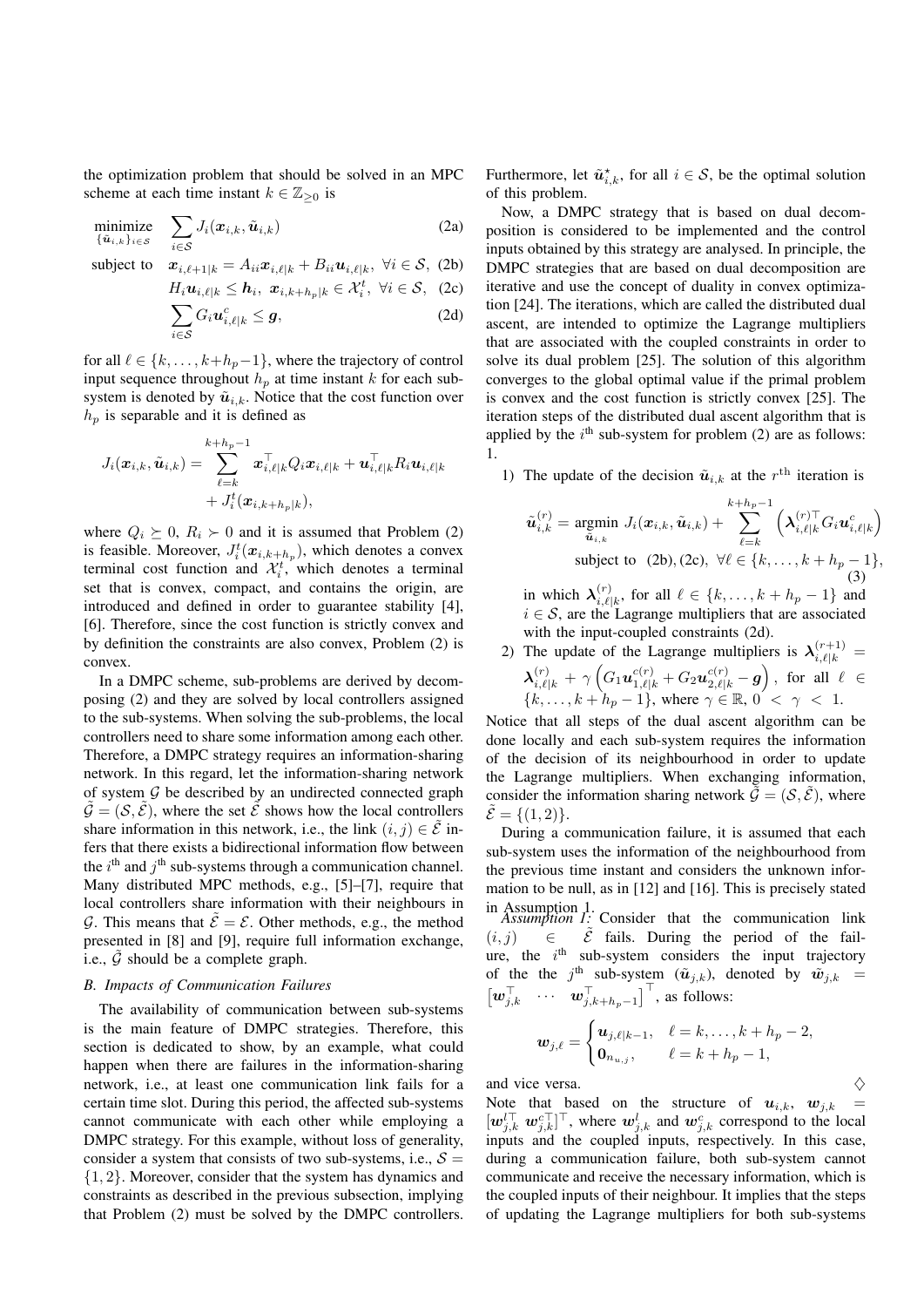become

$$
\boldsymbol{\lambda}_{i,\ell|k}^{(r+1)} = \boldsymbol{\lambda}_{i,\ell|k}^{(r)} + \gamma \left( G_i \boldsymbol{u}_{i,\ell|k}^{c(r)} + G_j \boldsymbol{w}_{j,\ell}^{c(r)} - \boldsymbol{g} \right), \quad (4)
$$

for all  $\ell \in \{k, \ldots, k + h_p - 1\}$  and  $i \in S$ , where  $j \in \mathcal{N}_i$ . The modification of the dual-ascent algorithm implies that instead of solving Problem (2), the DMPC controllers solve the following optimization problem:

minimize  
\n
$$
\sum_{\{\tilde{\mathbf{u}}_{i,k}\}_{i \in S}} J_i(\mathbf{x}_{i,k}, \tilde{\mathbf{u}}_{i,k})
$$
\n(5a)  
\nsubject to (2b), (2c),  
\n
$$
G_i \mathbf{u}_{i,\ell|k}^c + G_j \mathbf{w}_{j,\ell}^c \leq \mathbf{g}, \quad \forall j \in \mathcal{N}_i,
$$
\n(5b)

for all  $i \in S$  and  $\ell \in \{k, \ldots, k + h_p - 1\}$ . The difference between Problem (5) and Problem (2) is in the existence of coupled constrains (2d) in Problem (2), which are replaced by (5b). Notice that the inequalities (5b) are not coupled constraints since  $w_{j,\ell}^c$ , for all  $j \in S$  and  $\ell \in \{k, ..., k + \}$  $h_p - 1$ } are known information (see Assumption 1). Hence, Problem (5) is separable by definition.

An analysis regarding the performance of the controllers can be made by evaluating Problem (5). Problem (5) may be infeasible even though Problem (2) is feasible due to the changes of the constraints. In this case, the dual-ascent algorithm with the updating steps according to (3) and (4) will not obtain a solution. Suppose that Problem (5) is feasible. Since it is convex, the dual-ascent algorithm can find a solution. Consider that each sub-system obtains a solution  $\tilde{\boldsymbol{u}}^{*}_{i,k}$ , for all  $i \in \mathcal{S}$ . Thus,  $\tilde{\boldsymbol{u}}^{*}_{k} = \left[\tilde{\boldsymbol{u}}^{*\top}_{1,k} \ \tilde{\boldsymbol{u}}^{*\top}_{2,k}\right]^\top$ must be examined, since this is the control input that will be applied to the system. The solution  $\tilde{u}_k^*$  may be an infeasible solution for Problem (2), i.e., it violates some constraints of Problem (2). The DMPC scheme in [12], which apply Assumption 1 during failures, also assumes that null control input is a feasible solution. However, the latter assumption does not always hold in general. Furthermore, supposing that  $\tilde{u}_k^*$  is feasible, if  $\tilde{u}_k^* = \left[\tilde{u}_{1,k}^{\star \top} \tilde{u}_{2,k}^{\star \top}\right]^\top$ , then  $\tilde{u}_k^*$  is the optimal solution. Otherwise,  $\tilde{u}_k^*$  is a suboptimal solution. Thus, this DMPC strategy does not have a guarantee on the feasibility, let alone the stability and the optimality, during communication failures even though the problem is convex with a strictly convex cost function. Similar issues may also be found when the strategy is applied to a more complex and larger problem and in other DMPC strategies. Hence, increasing the resilience of communication infrastructure is important. Section III discusses a proposal to improve the resilience of the information-sharing network.

## III. INFORMATION-EXCHANGE PROTOCOL BASED ON DISTRIBUTED PROJECTION DYNAMICS

The proposal focuses on the methodology of sharing information, which is independent from the control strategy. Thus, it is a general and complementary methodology that can be applied to any DMPC method.

## *A. Description of the Protocol*

Recall the information-sharing network as the graph  $\tilde{G} = (S, \tilde{\mathcal{E}})$ , where  $\tilde{\mathcal{E}}$  shows how the local controllers are connected with each other in the information-sharing network. Furthermore, consider that some nodes (sub-systems) require information denoted by  $s_v = [s_v^1 \ s_v^2 \ \cdots \ s_v^{n_{s,v}}]^\top \in$  $\mathbb{R}^{n_{s,v}}$ , from the  $v^{\text{th}}$  node. Depending on the DMPC strategy applied to the system and the couplings in the system,  $s<sub>v</sub>$  may consist of either state or input information, which is required by some or all other nodes to run the DMPC algorithm. Therefore, there exists a sub-graph  $\tilde{\mathcal{G}}_v = (\mathcal{S}_v, \tilde{\mathcal{E}}_v) \subseteq \tilde{\mathcal{G}}$ , where  $S_v \subseteq S$  is the set that consists of node v and the nodes that require  $s_v$ , while  $\mathcal{E}_v \subseteq \mathcal{E}$  is the set of links that connect the nodes in  $S_v$ . For instance, in the DMPC strategies that require neighbour-to-neighbour communication, some neighbours  $j \in \mathcal{N}_v$  might be included in  $\mathcal{G}_v$  while the other neighbours are included in the other information-sharing subgraphs. In order to apply the protocol, the following assumptions must hold.

Assumption 2: The undirected sub-graph  $\tilde{\mathcal{G}}_v$  is connected.  $\Diamond$ 

*Assumption 3:* The node v, which sends the information, has prior knowledge of  $|\mathcal{S}_v|$ , while all  $i \in \mathcal{S}_v \setminus \{v\}$  know  $n_{s,v}$ .  $n_{s,v}.$ Note that, following Assumption 2, it is possible that there are some nodes in  $S_v$  that do not need the information  $s_v$ , but they are required as intermediate nodes in order to ensure the connectivity of  $\tilde{\mathcal{G}}_v$ .

The proposed information-exchange protocol is based on the following dynamics:

$$
\dot{\boldsymbol{p}}_{i,t} = \alpha \sum_{j \in \tilde{\mathcal{N}}_i} (\boldsymbol{p}_{j,t} + \boldsymbol{r}_j - \boldsymbol{p}_{i,t} - \boldsymbol{r}_i), \quad \forall i \in \mathcal{S}_v, \qquad \text{(6a)}
$$

$$
\boldsymbol{q}_{i,t} = \boldsymbol{p}_{i,t} + \boldsymbol{r}_i, \quad \forall i \in \mathcal{S}_v,
$$
\n(6b)

where  $q_i, r_i, p_i \in \mathbb{R}^{n_{s,v}}$  are the information state, the reference input, and the internal state of the  $i<sup>th</sup>$  node, respectively,  $\tilde{\mathcal{N}}_i$  is the set of nodes that are the neighbours of the  $i^{\text{th}}$  node in  $\tilde{\mathcal{G}}_v$ , i.e.,  $(i, j) \in \tilde{\mathcal{E}}_v$  for all  $j \in \tilde{\mathcal{N}}_i$ , and  $\alpha \in \mathbb{R}_{>0}$  is a constant gain. Furthermore, the reference inputs of all nodes in  $S_v$  are given by

$$
\boldsymbol{r}_{i} = \begin{cases} |\mathcal{S}_{v}| \boldsymbol{s}_{v}, & i = v, \\ \boldsymbol{0}_{n_{s,v}}, & \text{otherwise,} \end{cases} \tag{7}
$$

and the internal states are initialized as

$$
\boldsymbol{p}_{i,0} = \boldsymbol{0}_{n_{s,v}}, \quad \forall i \in \mathcal{S}_v. \tag{8}
$$

It is shown in (7) that the information  $s<sub>v</sub>$  is used as the reference input of the  $v<sup>th</sup>$  node. In the following subsection, the convergence of the protocol is discussed.

*Remark 1:* The dynamics (6) are in the class of dynamic consensus, which tracks the average of the changing reference inputs. The reader is referred to [26] for further discussions on this topic.  $\Diamond$ 

*Remark 2:* The vectors  $q_i, p_i, r_i \in \mathbb{R}^{s_v}$  for all  $i \in S_v$  are dedicated only for the transmission of information  $s_v$ . Thus, each local controller needs to allocate a different data storage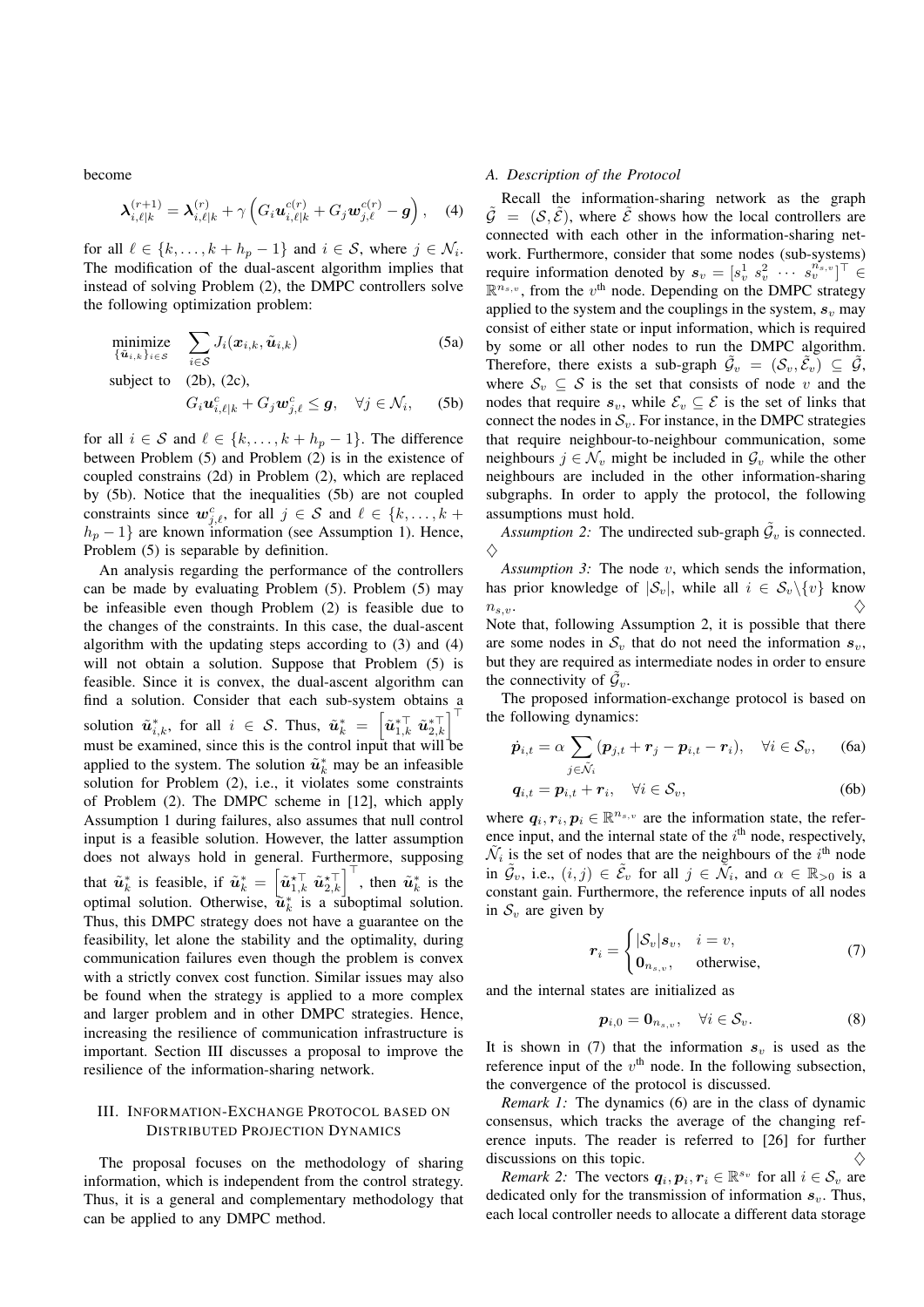for acquiring another information, i.e., if there are more than one source nodes.  $\Diamond$ 

## *B. Convergence of the Protocol*

Theorem 1 below states the convergence of the proposed information-exchange protocol.

*Theorem 1:* Suppose that Assumptions 2 and 3 hold. Under the dynamics (6) and by providing the references as in (7) and the initial value of the auxiliary state as in (8), the equilibrium point of the information state, i.e.,  $q_i^* = s_v$ , for each  $i \in S_v$ , is asymptotically stable.

*Proof:* Firstly, notice that the dynamic equations (6a) correspond to distributed projection dynamics (DPD) [17] with the fitness functions  $f_{i,t} : \mathbb{R}^{n_{s,v}} \to \mathbb{R}^{n_{s,v}}$ , for all  $i \in$  $S_v$ , which are defined as  $f_{i,t} = -(p_{i,t} + r_i)$ . The protocol dynamics (6a) can be rewritten in the form of the DPD as

$$
\dot{\boldsymbol{p}}_{i,t} = \alpha | \tilde{\mathcal{N}}_i | \boldsymbol{f}_{i,t} - \alpha \sum_{j \in \tilde{\mathcal{N}}_i} \boldsymbol{f}_{j,t}, \quad \forall i \in \mathcal{S}_v. \tag{9}
$$

Note that  $f_{i,t} = [f_{i,t}^1 \ f_{i,t}^2 \ \cdots \ f_{i,t}^{n_s} \ ]^\top$ , where  $f_{i,t}^l = -p_{i,t}^l$  $r_i^l$ , for each  $l \in \{1, \ldots, n_{s,v}\}\$ , is related to the information datum  $s_v^l$ . Then, these dynamics can be rearranged into

$$
\dot{\tilde{\boldsymbol{p}}}_t^l = -\alpha L(\tilde{\mathcal{G}}_v) \tilde{\boldsymbol{f}}_t^l, \quad \forall l \in \{1, 2, \dots, n_{s,v}\},\qquad(10)
$$

where  $\dot{p}_t^l = [p_{i,t}^l]_{i \in \mathcal{S}_v}^\top, \ \dot{f}_t^l = [f_{i,t}^l]_{i \in \mathcal{S}_v}^\top, \text{ for all } l \in$  $\{1,\ldots,n_{s,\underline{v}}\}\$ , and  $L(\tilde{G}_v) \in \mathbb{R}^{|S_v| \times |S_v|}$  is the Laplacian of the graph  $\widetilde{\mathcal{G}}_v$ . Hence, it is shown in (10) that the dynamics depend on the structure of the graph  $\tilde{G}_v$ .

Secondly, it is necessary to show that the set

$$
\Delta = \left\{ \boldsymbol{p}_t \in \mathbb{R}^{|\mathcal{S}_v|n_{s,v}} : \sum_{i \in \mathcal{S}_v} p_{i,t}^l = m^l, \ \forall l \in \{1,\ldots,n_{s,v}\} \right\},\
$$

is invariant. This statement can be concluded by the fact that  $\mathbb{1}_{\left\vert \mathcal{S}_{v}\right\vert }^{\top}L(\tilde{\mathcal{G}}_{v})\,=\,0,\;\text{i.e.,}\;\sum_{i\in\mathcal{S}_{v}}\dot{p}_{i,t}^{l}\,=\,-\alpha\mathbb{1}_{\left\vert \mathcal{S}_{v}\right\vert }^{\top}L(\tilde{\mathcal{G}}_{v})\check{\boldsymbol{f}}_{t}^{l}\,=\,0,$ for all  $l \in \{1, \ldots, n_{s,v}\}$ . Furthermore, by denoting the whole auxiliary states as  $p_t = [p_{i,t}^\top]_{i \in S_v}^\top$  and the equilibrium point as  $p^* = [p_i^*]_{i \in S_v}^{\top}$ , where  $p_i^*$  is the equilibrium point of the  $i<sup>th</sup>$  sub-system, and, based on Assumption 2, the equilibrium point  $p^*$  can be characterized from (10), i.e.,  $p^* = \{p_t \in$  $\begin{array}{l} \Delta:\,\dot{\bar{p}}_t^l\,=\,0,\,\,\forall l\,\in\,\{1,\ldots,n_{s,v}\}\} \,=\, \{\boldsymbol{p}_t\,\in\,\Delta\,:\,\dot{\bar{f}}_t^l\,\in\,\,\{\text{span}\{\mathbb{1}_{|\mathcal{S}_v|}\},\,\,\forall l\in\{1,\ldots,n_{s,v}\}\},\,\,\text{since}\,\,\text{span}\{\mathbb{1}_{|\mathcal{S}_v|}\}\,\,\text{is the}\,\,\,\,\end{array}$ nullspace of  $L(\mathcal{G}_v)$  when  $\mathcal{G}_v$  is connected.

Now the solution of  $q_i^*$  is derived from  $p_i^*$ . Recall that  $\Delta$  is invariant. Due to the initialization in (8),  $\sum_{i \in S_v} p_{i,t}^l =$  $\sum_{i \in S_v} p_{i,0}^l = 0$ . Therefore, based on this fact and since  $\ddot{f}_t^l$ span $\{1_{\mathcal{S}_v}\}\$  implies  $f_i^l(p_i^{l*}) = f_j^l(p_j^{l*})$  for all  $i, j \in \mathcal{S}_v$ , it is obtained that  $\tilde{f}_i^l(p_i^{l*}) = -\frac{1}{|S_v|} \sum_{j \in S_v}^{\infty} (p_{j,0}^l + r_j)$ , which implies  $p_i^{l*} = -r_i + \frac{1}{|\mathcal{S}_v|} \sum_{j \in \mathcal{S}_v} r_j$ , for all  $i \in \mathcal{S}_v$  and  $l \in$  $\{1, \ldots, n_{s,v}\}.$  Hence, the whole vectors  $p_{i,t}$ , for all  $i \in S_v$ , have the following equilibrium point:

$$
\boldsymbol{p}_i^* = -\boldsymbol{r}_i + \frac{1}{|\mathcal{S}_v|} \sum_{j \in \mathcal{S}_v} \boldsymbol{r}_j = -\boldsymbol{r}_i + \boldsymbol{s}_v,\tag{11}
$$

since according to (7) and Assumption 3,  $\sum_{j \in S_v} r_j$  =  $|S_v|s_v$ . Thus, by substituting  $p_{i,t}$  into (6b) with the expression in (11), it is obtained that the equilibrium points of the information states are  $q_i^* = s_v$ , for all  $i \in S_v$ .

Finally, the convergence of the internal state  $p_{i,t}$ is shown since it implies the convergence of  $q_{i,t}$ to the equilibrium point  $q_i^*$ . To this end, consider the radially unbounded Lyapunov function candidate:  $V(\boldsymbol{p}_t) \;\;=\;\; \sum_{i\in {\cal S}_v} \frac{1}{2}\left(\boldsymbol{p}_{i,t}^\top \boldsymbol{p}_{i,t} - \boldsymbol{p}_i^{\star\top} \boldsymbol{p}_i^{\star}\right) \,+\; \boldsymbol{r}_i^\top\left(\boldsymbol{p}_{i,t} - \boldsymbol{p}_i^{\star}\right),$ where  $V(\mathbf{p}_t) \to \infty$  as  $\|\mathbf{p}_t\| \to \infty$ . The function  $V(\mathbf{p}^*) = 0$ and  $V(\mathbf{p}_t) > 0$  for all  $\mathbf{p}_t \neq \mathbf{p}^*$ . The time derivative of  $V(\boldsymbol{p}_t)$ , i.e.,

$$
\dot{V}(\mathbf{p}_t) = \sum_{i \in S_v} \mathbf{f}_{i,t}^\top \dot{\mathbf{p}}_{i,t} \n= \sum_{i \in S_v} \left( -\alpha \mathbf{f}_{i,t}^\top \left( |\tilde{\mathcal{N}}_i| \mathbf{f}_{i,t} - \sum_{j \in \tilde{\mathcal{N}}_i} \mathbf{f}_{j,t} \right) \right) \n= \sum_{l=1}^{n_{s,v}} \left( -\alpha \sum_{i \in S_v} \left( f_{i,t}^l |\tilde{\mathcal{N}}_i| f_{i,t}^l - f_{i,t}^l \sum_{j \in \tilde{\mathcal{N}}_i} f_{j,t}^l \right) \right) \n= \sum_{l=1}^{n_{s,v}} \left( -\alpha \tilde{\mathbf{f}}_t^{l\top} L(\mathcal{G}_v) \tilde{\mathbf{f}}_t^l \right).
$$

Since  $\tilde{\mathcal{G}}_v$  is connected by assumption,  $L(\tilde{\mathcal{G}}_v) \succeq 0$ . Hence,  $V(\boldsymbol{p}_t) \leq 0$ , for all  $\boldsymbol{p}_t \in \mathbb{R}^{|\mathcal{S}_v| n_{s,v}}$ . Furthermore, notice that equality  $V(\boldsymbol{p}_t) = 0$  only holds when  $\check{f}_t^l \in \text{span}\{\mathbb{1}_{|\mathcal{S}_v|}\}\text{, for}$ all  $l \in \{1, \ldots, n_{s,v}\}\$ , i.e., at the equilibrium point  $p^{\star}$ . Then, applying the LaSalle-invariance principle, convergence to the equilibrium point  $p^*$  is concluded [27]. Hence,  $q_i^* = s_v$ , for all  $i \in S_v$ , are also asymptotically stable.

*Remark 3: The convergence rate of the protocol depends on the structure of the network. It can be seen from the representation of the protocol in* (10)*, which is similar to the standard consensus algorithm formulation. The convergence rate of such protocol is indicated by the second smallest eigenvalue of the Laplacian of the graph [28].*  $\diamondsuit$ 

*Remark 4: Although the information states asymptotically converge to*  $q_i^* = s_v$ , *for all*  $i \in S$ , *in practice, sufficiently similar information can be recovered in a finite time.*  $\Diamond$ 

## *C. Advantages of the Protocol*

Two main advantages of the DPD-based informationexchange protocol are highlighted as follows. Firstly, it relaxes some assumptions that are required by most of DMPC strategies. Particularly, it relaxes the requirement of the information-sharing network topology. As discussed in Section II-A, different DMPC strategies might have different requirements regarding the information-sharing network topology supposing that the information is exchanged directly as required. However, by employing the proposed protocol, these requirements are relaxed such that  $\hat{G}$  does not have to fulfil certain topological structure. Instead, only the connectivity of  $\hat{G}$  is necessary (Assumption 2). Secondly, this protocol also enhances the resiliency of DMPC-type controllers against communication failures. According to Assumption 2, the information can still be exchanged although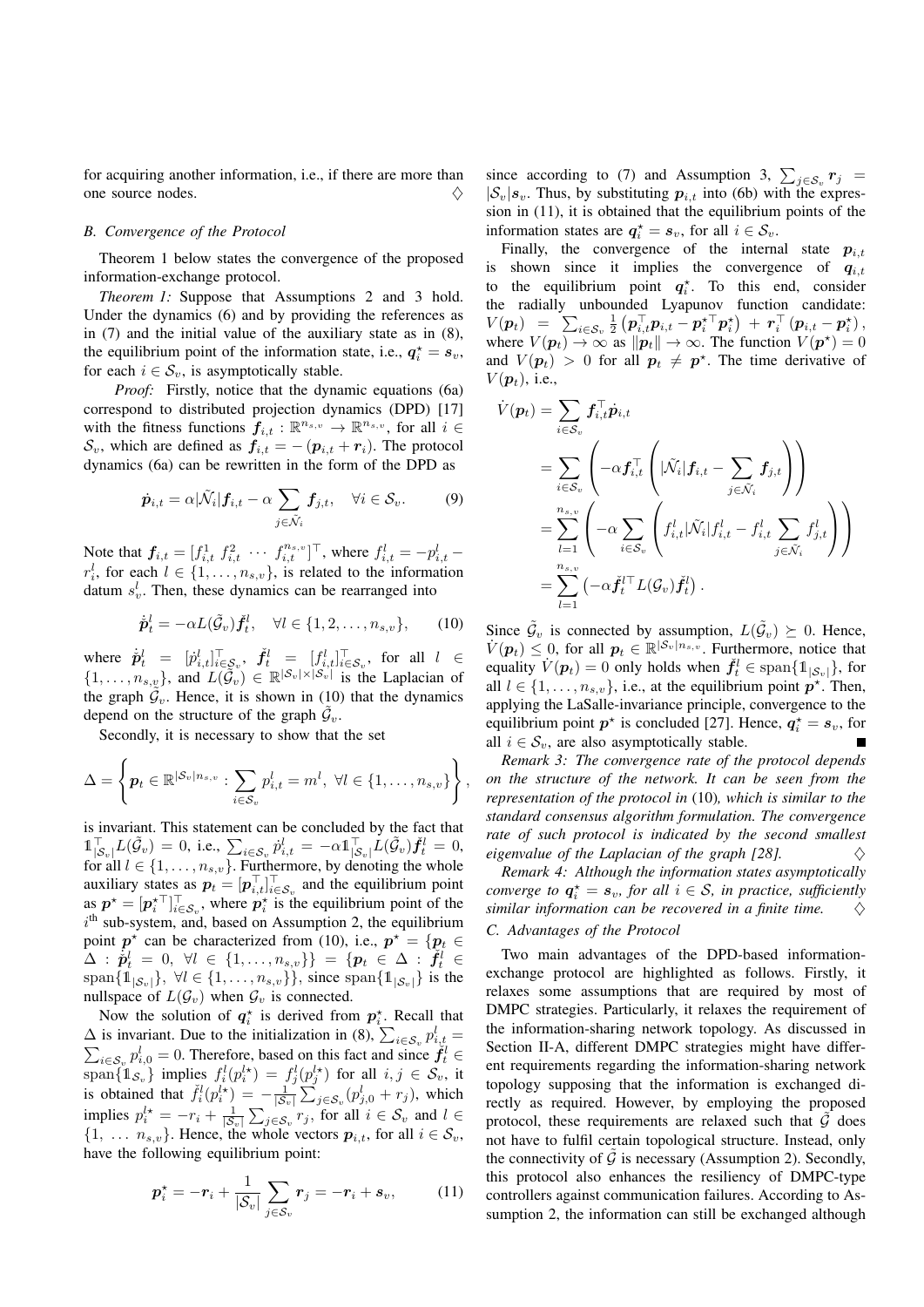some links of the network  $\tilde{G}$  fail as long as the network is still connected. Therefore, to some extent of link failures, a DMPC strategy that uses the proposed protocol to exchange information can still be performed.

The advantages provided by the protocol also come with some costs, which are extra computation and communication, in terms of the amount of data that is exchanged. This is due to the fact that all sub-systems should reach consensus by iteratively exchanging information and applying (6) before obtaining the correct information from their neighbours. Therefore, one must ensure that the total time to exchange information using the DPD-based protocol and to compute the control inputs is smaller than the sampling time of the controlled system. In practice, the satisfaction of this assumption depends on the system complexity, i.e., the instrumentation and the other hardware as well as the software, e.g., the optimization solver.

#### *D. Selecting the Information-Sharing Graphs*

Now consider that the system has an information-sharing network that connects its sub-systems in a certain way. In this subsection, a discussion on how to choose the informationsharing sub-graph,  $\tilde{\mathcal{G}}_v$ , from the available informationsharing network is provided. Two criteria of selection are the resiliency of the network against communication failures and the convergence rate of the proposed method. It is a direct implication that, when the information-sharing graph has more links (edges) connecting the sub-systems, the chance that the graph is still connected when a failure occurs is higher. Furthermore, as stated in Remark 3, the second smallest eigenvalue of  $L(\tilde{G}_v)$  indicates the convergence rate of the protocol in the sense that a larger eigenvalue implies a faster convergence rate. As noted in [28], the second smallest eigenvalue of a sparse Laplacian is relatively small compared to a dense Laplacian. Hence, these criteria lead to the fact that the network should have as many links as possible.

Redundancy is required when dealing with communication failures. Thus, when selecting an information-sharing graph, it is important to consider having redundant links in the information-sharing graph. For instance, a path is not a suitable structure since once a link is disconnected, the graph is disconnected. In that sense, a cyclic graph is more redundant because the proposed method could still be applied when one link of this graph is broken. Furthermore, it is obvious that a complete graph is the most suitable one. On the other hand, the topology of an LSS usually has a sparse Laplacian matrix due to the fact that a sub-system is usually only coupled with other closest sub-systems. This may imply its information-sharing network has sparse Laplacian as well. However, this network can be decomposed into some subgraphs that do not have sparse Laplacian, which implies they may have faster convergence rate. By also considering the redundancy criterion, then one may be able to use a smaller yet redundant information-sharing graph.

As an example, consider the information-sharing graph depicted in Fig. 1. Its Laplacian has the second smallest eigenvalue of 0.23. However, now consider its sub-graphs



Fig. 1. A system with 12 nodes. The physical network  $G$  and the information-sharing network  $\tilde{G}$  are represented by the solid and dashed lines, respectively.



Fig. 2. Decomposition of  $\tilde{G}$  into 5 smaller connected sub-graphs.

that are depicted in Fig. 2. Notice that the sub-graphs that are formed are cyclic, in order to satisfy the redundancy requirement. Among these sub-graphs, the smallest value of the Laplacian second smallest eigenvalues is 2.00. This means that the convergence rate of the proposed method is much faster by using the smaller sub-graphs as the information-sharing graphs among the sub-systems. However, the redundancy of the sub-graphs is not as good as the overall graph,  $\tilde{G}$ . For instance, consider sub-graph  $\tilde{G}_3$  (Fig. 2c) and suppose that the links  $(7, 9)$  and  $(6, 7)$  are broken, then this sub-graph is not connected anymore, which implies the nodes in this sub-graph (6, 7, 8, and 9) cannot exchange information among each other. However, the graph  $\hat{G}$  is in fact still connected, allowing the protocol to be applied and all nodes to exchange information when the  $\mathcal G$  is used as the information-sharing graph of all information.

## *E. Reconfiguration of Information-Sharing Graphs*

In this section, a distributed algorithm to reconfigure the information-sharing graphs is proposed. The reconfiguration is a contingency procedure when the information-sharing graphs are disconnected due to the failures, i.e., Assumption 2 does not hold. Moreover, the reconfiguration can also be applied even though the graphs are still connected in order to maintain redundancy.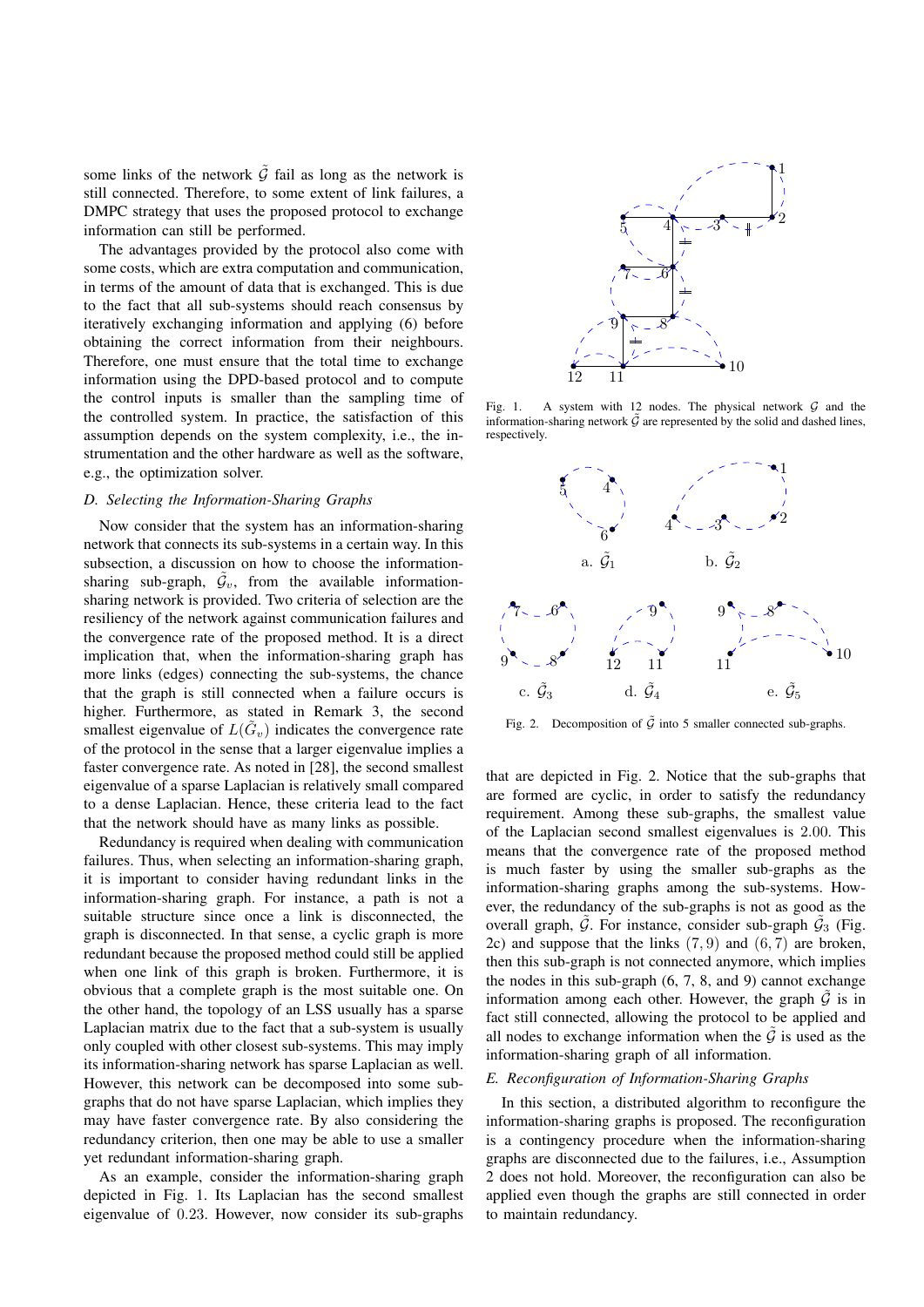Consider again the information-sharing network  $\tilde{\mathcal{G}} = (\mathcal{S}, \tilde{\mathcal{E}})$  and its sub-graph  $\tilde{\mathcal{G}}_v = (\mathcal{S}_v, \tilde{\mathcal{E}}_v) \subseteq \tilde{\mathcal{G}}$ that is used to share information of the  $v<sup>th</sup>$  node, denoted by  $s_v$ , among the sub-systems in  $S_v \subseteq S$ . Now, denote the set of links that fail by  $\tilde{\mathcal{E}}_f \subset \tilde{\mathcal{E}}_v$ . Moreover, let the following Assumption 4 holds.

*Assumption 4:* Each node  $i \in S$  has prior knowledge of its neighbours in the information-sharing network  $\tilde{G}$ , i.e.,  $\tilde{\mathcal{N}}_i$ and  $\tilde{\mathcal{M}}_i := \{j : (i, j) \in \tilde{\mathcal{E}}, \ \forall j \notin \mathcal{S}_v\}.$ Then, for each link  $(y, z) \in \tilde{\mathcal{E}}_f$ , find a node that is a neighbour of y and z in  $\tilde{G}$  and does not belong to  $S_v$ . By defining  $\Theta := \{ \theta : \theta \in \tilde{\mathcal{M}}_y \cap \tilde{\mathcal{M}}_z, \ \forall (y, z) \in \tilde{\mathcal{E}}_f \}$  and  $\tilde{\mathcal{E}}_{\theta} := \{(\theta, y), (\theta, z), \ \forall \theta \in \Theta, \ \forall (y, z) \in \tilde{\mathcal{E}}_f\},\$ the updates of the sub-graph  $\tilde{\mathcal{G}}_v$  are  $\tilde{\mathcal{S}}_v \leftarrow \tilde{\mathcal{S}}_v \cap \Theta$  and  $\tilde{\mathcal{E}}_v \leftarrow {\{\tilde{\mathcal{E}}_v \backslash \tilde{\mathcal{E}}_f\}} \cap \tilde{\mathcal{E}}_\theta$ .

Since the sub-graph  $\tilde{\mathcal{G}}_v$  is modified, Assumption 3 no longer holds. If the number of links that fail,  $|\tilde{\mathcal{E}}_f|$ , is known by the source node, v, then it can easily update  $|\tilde{\mathcal{S}}_v|$  after the reconfiguration since one node is added for each link that fails. If this is not the case, the standard distributed consensus algorithm can be used to recalculate the total number of nodes in  $|\tilde{\mathcal{S}}_v|$ . To this end, consider an auxiliary variable, denoted by  $\xi_{i,t}$ , for each node  $i \in S_v$ . Initialize  $\xi_{i,0} = 0$  for  $i \neq v$  and  $\xi_{v,0} = 1$ . By applying the standard distributed consensus [28]

$$
\dot{\xi}_{i,t} = \sum_{j \in \tilde{\mathcal{N}}_i} \alpha(\xi_{j,t} - \xi_{i,t}), \tag{12}
$$

 $\xi_{i,t}$  converges to  $\xi^* = 1/|\mathcal{S}_v|$  as  $t \to \infty$ , for all  $i \in \mathcal{S}_v$ . Therefore, in a finite time,  $t_s$ , which denotes the settling time of the consensus, the  $v^{\text{th}}$  node can obtain  $|S_v|$  =  $\text{rnd}(1/\xi_{v,t_s})$ . Note that the whole reconfiguration procedure can be performed in a distributed fashion, i.e., the algorithm only requires each node to have local information of its neighbours (Assumption 4) and neighbour-to-neighbour communication. The distributed reconfiguration procedure is stated in Algorithm 1.

Algorithm 1 Reconfiguration Procedure

1: Each node  $i \in S_v$  detects whether there are link failures.

- 2: for nodes y and z, for all  $(y, z) \in \tilde{E}_f$  do
- 3: Detect the links that are failed.
- 4: Send information of the failed links to the neighbors that do not belong to  $S_v$ , e.g., node y sends to  $\{j :$  $j \in \tilde{\mathcal{M}}_y$  and node z sends to  $\{j : j \in \tilde{\mathcal{M}}_z\}.$
- 5: end for
- 6: for  $\theta \in \Theta$  do 7: Receive the
- Receive the same information of one failed link from two different neighbors.
- 8: Confirm to join the sub-graph  $\tilde{G}_v$ .
- 9: end for
- 10: Compute the updated  $|S_v|$  using the distributed consensus algorithm.

*Remark 5: The intersection of*  $\tilde{M}_y$  *and*  $\tilde{M}_z$  *for*  $(y, z) \in$  $\tilde{\mathcal{E}}_f$  might be empty. In this case, the associated information $sharing$  graph cannot be reconfigured.

## IV. APPLICATION OF THE PROPOSED PROTOCOL TO DMPC IN MICROGRIDS

In this section, the optimal power allocation problem of a network of microgrids is discussed and solved by applying a distributed MPC strategy. It is a high-level control problem with the objective to determine the set-points of the distributed generators. Furthermore, it is assumed that there are low-level local controllers that ensure the operation of distributed generators is according to the obtained set points [29]. Some previous works, e.g., [21], [22], and [30], have addressed the advantages of using distributed control strategy for energy management in power networks. Since such systems cover a large geographical area, the communication between local controllers is important to be maintained. Therefore, it is thought that the proposed information-exchange protocol is suitable to be applied in these systems.

## *A. System Description*

Consider the system as an undirected graph  $\mathcal{G} = (\mathcal{S}, \mathcal{E})$ , where  $S = \{1, \ldots, n\}$  denotes the set of microgrids, and  $\mathcal E$ denotes the physical interconnection among the microgrids, i.e., the link  $(i, j) \in \mathcal{E}$  corresponds to the possibility of exchanging energy between the  $i<sup>th</sup>$  and the  $j<sup>th</sup>$  microgrids. Note that  $\mathcal{N}_i$  denotes the set of the neighbours of the  $i^{\text{th}}$ microgrid. Each microgrid is considered to have local loads, a dispatchable distributed generator, a storage system, and a controller that must provides set points to the generator. Furthermore, it is possible to transfer energy between two connected microgrids and there exists an external party from which the microgrids can import energy if necessary. Note that the consideration of having one generator at each microgrid is to simplify the problem without loss of generality. The following formulation can easily be extended for the case in which there are multiple distributed generators per microgrid.

Each microgrid,  $i \in S$ , has a power balance equation that must be satisfied at each time instant, as follows:

$$
p_{i,k}^{\rm d} - p_{i,k}^{\rm g} - p_{i,k}^{\rm st} - p_{i,k}^{\rm im} - \sum_{j \in \mathcal{N}_i} p_{ij,k}^{\rm t} = 0, \qquad (13)
$$

where  $p_{i,k}^d \in \mathbb{R}_{\geq 0}$  denotes the local demand (load) of the  $i^{\text{th}}$  microgrid,  $p_{i,k}^{\text{g}} \in \mathbb{R}_{\geq 0}$  denotes the total generated power of the dispatchable generator,  $p_{i,k}^{\text{st}} \in \mathbb{R}$  denotes the power delivered by or to the storage,  $p_{i,k}^{\text{im}} \in \mathbb{R}_{\geq 0}$  denotes the imported power from an external party, and  $p_{ij,k}^{\text{t}} \in \mathbb{R}$  is the power that is transferred between the  $i<sup>th</sup>$  microgrid and its neighbour  $j \in \mathcal{N}_i$ . The storage systems have dynamical behaviour that is described by a discrete-time state-space model, i.e.,

$$
x_{i,k+1} = a_i x_{i,k} + b_i p_{i,k}^{\text{st}}, \quad \forall i \in \mathcal{S}, \tag{14}
$$

where  $x_i$  is the state-of-charge (SOC),  $a_i$  denotes the efficiency of the storage,  $0 < a_i < 1$ , and  $b_i = -T_s/e_i^{\text{max}}$ , where  $T_s \in \mathbb{R}_{\geq 0}$  is the sampling time and  $e_i^{\max}$  denotes the maximum energy that can be stored. The operational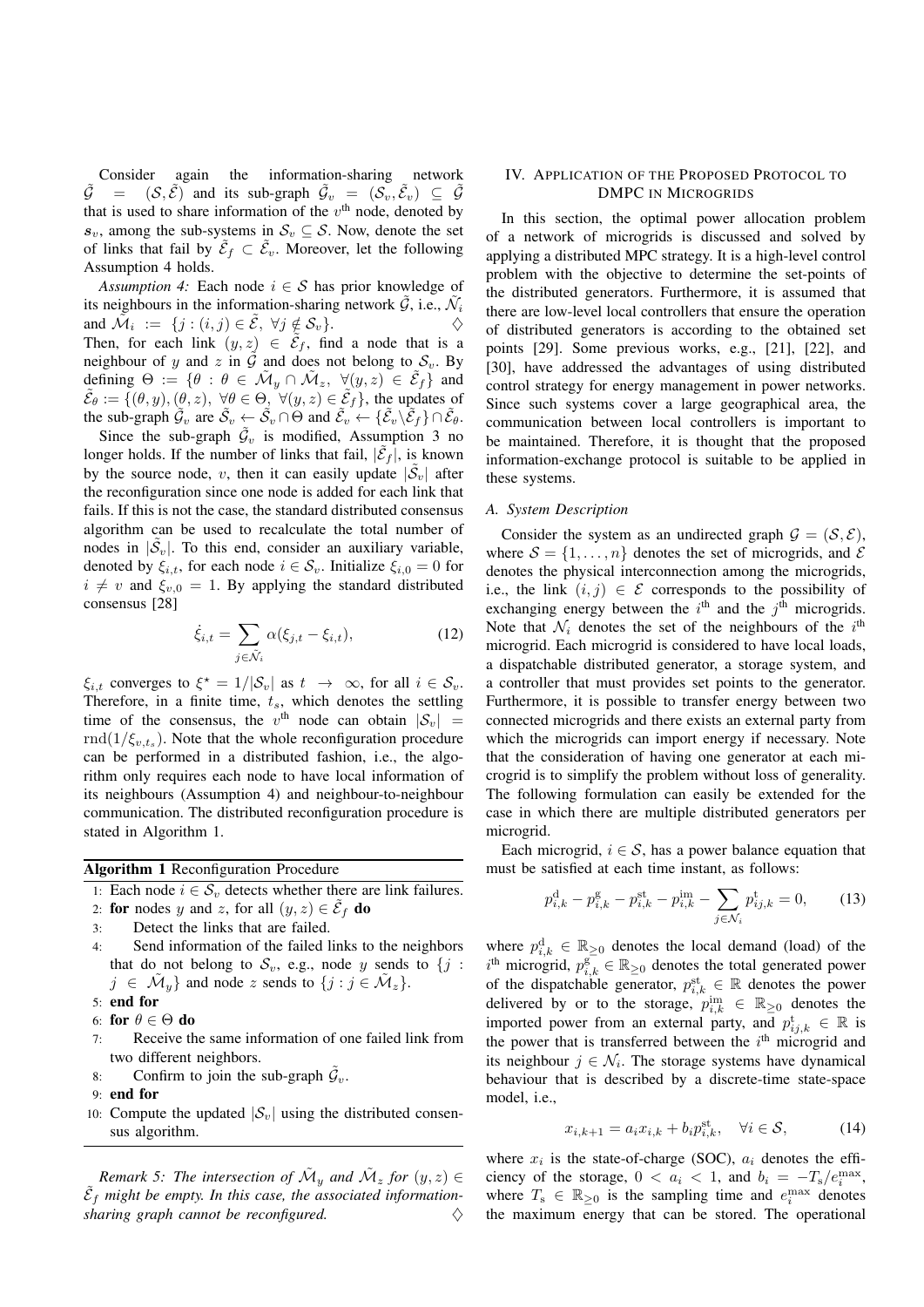constraints that are imposed to the storages are the upper and lower bounds of the SOC, as follows:

$$
x_i^{\min} \le x_{i,k} \le x_i^{\max}, \quad -p_i^{\text{ch}} \le p_{i,k}^{\text{st}} \le p_i^{\text{dc}}, \quad \forall i \in \mathcal{S}, \tag{15}
$$

where  $x_i^{\min}, x_i^{\max} \in \mathbb{R}_{\geq 0}$  denote the minimum and the maximum SOC of the storage of the  $i<sup>th</sup>$  microgrid, respectively. Moreover,  $p_i^{\text{ch}} \in \mathbb{R}_{\geq 0}$  and  $p_i^{\text{dc}} \in \mathbb{R}_{\geq 0}$  denote the maximum charging and discharging power of the storage.

Furthermore, some operational constraints of the power generated by the distributed generators  $p_{i,k}^{\mathrm{g}} \in \mathbb{R}$ , the power transferred between two neighbouring microgrids, and the power imported from the external party are also established, as follows:

$$
p_i^{\text{g,min}} \le p_{i,k}^{\text{g}} \le p_i^{\text{g,max}}, \quad \forall i \in \mathcal{S}, \tag{16}
$$

$$
-p_i^{\text{g,down}} \le p_{i,k}^{\text{g}} - p_{i,k-1}^{\text{g}} \le p_i^{\text{g,up}}, \quad \forall i \in \mathcal{S}, \tag{17}
$$

$$
-p_{ij}^{\text{t,max}} \le p_{ij,k}^{\text{t}} \le p_{ij}^{\text{t,max}}, \quad \forall (i,j) \in \mathcal{E}, \tag{18}
$$

$$
p_{i,k}^{\text{im}} \le p^{\text{im,max}}, \quad \forall i \in \mathcal{S}, \tag{19}
$$

where,  $p_i^{\text{g,min}}, p_i^{\text{g,max}} \in \mathbb{R}_{\geq 0}$  denote the minimum and the maximum power generated by the distributed generator of the *i*<sup>th</sup> microgrid, respectively,  $p_i^{\text{g,down}}, p_i^{\text{g,up}} \in \mathbb{R}_{\geq 0}$  denote the maximum ramping down and ramping up of the power, respectively, while  $p^{\text{t,max}}, p^{\text{im,max}} \in \mathbb{R}_{\geq 0}$  is the upper bound of the transferred power and imported power from the external party. In addition, there are additional coupled constraints related to  $p_{ij,k}^{\text{t}}$ , which are

$$
p_{ij,k}^{\mathrm{t}} + p_{ji,k}^{\mathrm{t}} = 0, \quad i \neq j, \ \forall (i,j) \in \mathcal{E}.
$$
 (20)

Let the vector  $\boldsymbol{u}_{i,k} = [\boldsymbol{u}_{i,k}^{\top} \ \ \boldsymbol{u}_{i,k}^{c\top}]^{\top} \in \ \mathbb{R}^{n_{u,i}}$  with  $u_{i,k}^l = [p_{i,k}^{\text{st}} \ p_{i,k}^{\text{g}} \ p_{i,k}^{\text{im}}]^\top$ and  $u_{i,k}^c = [p_{ij,k}^{\text{t}}]_{j \in \mathcal{N}_i}$  be the decision/control inputs. Denote the trajectory of the control inputs and that of the coupled control inputs by  $\tilde{u}_{i,k}$ and  $\tilde{u}_{i,k}^c$ , respectively. Moreover, consider a quadratic cost, i.e.,  $J_{i,k}(\tilde{\bm{u}}_{i,k}) = \sum_{\ell=k}^{k+h_p-1} \bm{u}_{i,\ell|k}^{\top} R_i \bm{u}_{i,\ell|k}$ , where  $R_i =$  $\text{diag}\left( [c_i^{\text{st}} \ c_i^{\text{g}} \ c_i^{\text{im}} \ c_i^{\text{t}} \mathbb{1}_{|\mathcal{N}_i|}^{\top} ]^{\top} \right) \ \succ \ \text{0, for all} \ i \ \in \ \mathcal{S}.$  Note that  $c_i^{\text{st}}, c_i^{\text{g}}, c_i^{\text{im}}, \text{ and } c_i^{\text{t}}$  denote the cost to store, generate, import, and transfer energy, respectively. The centralized optimization problem that is convex and needs to be solved in an MPC scheme can be written as

$$
\underset{\{\tilde{\mathbf{u}}_{i,k}\}_{i\in\mathcal{S}}}{\text{minimize}} \quad \sum_{i\in\mathcal{S}} J_{i,\ell}(\tilde{\mathbf{u}}_{i,k}) \tag{21a}
$$

subject to 
$$
\tilde{x}_{i,k+1} = a_i x_{i,k} + B_i \tilde{u}_{i,k}, \ \forall i \in S,
$$
 (21b)

$$
\boldsymbol{H}_{i}\tilde{\boldsymbol{u}}_{i,k} \leq \boldsymbol{h}_{i,k}, \ \forall i \in \mathcal{S}, \tag{21c}
$$

$$
\tilde{\boldsymbol{u}}_{i,k}^c + \sum_{j \in \mathcal{N}_i} \boldsymbol{G}_{ij} \tilde{\boldsymbol{u}}_{j,k}^c = \mathbf{0}, \ \forall i \in \mathcal{S}, \qquad (21d)
$$

where  $\tilde{x}_{i,k+1} = \left[ x_{i,k+1|k}^{\top} \ x_{i,k+2|k}^{\top} \ \cdots \ x_{i,k+h_p|k}^{\top} \right]^{\top}$  is the trajectory of the state over the whole prediction horizon. The dynamics of the SOC of the storages (14) are rewritten as  $x_{i,k+1} = a_i x_{i,k} + b_i u_{i,k}$ , in which  $\boldsymbol{b}_i = [b_i \ \boldsymbol{0}_{2+\vert \mathcal{N}_i \vert}]$  in order to form (21b) with the appropriate concatenated  $\mathbf{a}_i \in \mathbb{R}^{h_p \times 1}$ and  $B_i \in \mathbb{R}^{h_p \times h_p n_{u,i}}$ .

The constraints that only include local decisions, which are (13), (15)–(19), over the whole prediction horizon, are compacted in (21c) with the appropriate  $H_i$  and  $h_{i,k}$ . Moreover, the coupled constraints in (20) for the whole prediction horizon are written as in (21d). Additionally, it is assumed that Problem (21) has a set of feasible solutions for  $k \in \mathbb{Z}_{\geq 0}$ .

## *B. DMPC Design*

The DMPC strategy that is based on dual decomposition is designed for Problem (21). It is presented in Algorithm 2, where  $\lambda_i \in \mathbb{R}^{h_p|\mathcal{N}_i|}$ , for all  $i \in \mathcal{S}$ , are the Lagrange multipliers associated to the coupled constraints (21d) and  $\psi_i = \left(\tilde{u}_{i,k}^c + \sum_{j \in \mathcal{N}_i} \mathbf{G}_{ij} \tilde{u}_{j,k}^c\right)$ , for all  $i \in \mathcal{S}$ . Notice that Algorithm 2 requires the microgrids to exchange information with their neighbours twice at each iteration, as stated in steps 3 and 5. It is assumed that the default protocol of exchanging information is that a microgrid sends and receives information to and from the neighbours through the direct communication links available between them. Furthermore, the proposed information-exchange protocol that is based on DPD may also be applied to this algorithm to replace the default one. When the DPD-based protocol is applied, it is assumed that the information shared at the end of the information-exchange steps is similar enough such that it does not affect the convergence of the algorithm. In addition,  $r_{\text{max}}$ , which denotes the maximum number of iterations available in one sampling time, depends on the computational power of the controllers.

Algorithm 2 The Dual-Ascent Algorithm

1: All sub-systems,  $i \in S$ , set  $r = 1$  and initialize  $\lambda_i^{(r)}$ .

2: while  $r < r_{\text{max}}$  do

3: *Information exchange:* Receive  $\lambda_j^{(r)}$  from the neighbours, all  $j \in \mathcal{N}_i$ , and send  $\lambda_i^{(r)}$  to the neighbours.

4: Solve the local optimization problem:

$$
\underset{\tilde{\bm{u}}_{i,k}}{\text{minimize}} \quad f_i(\tilde{\bm{u}}_{i,k}) + \tilde{\bm{y}}_i^\top \tilde{\bm{u}}_{i,k}^c
$$

subject to (21b) and (21c).

where  $\tilde{\mathbf{y}}_i^{\top} = \boldsymbol{\lambda}_i^{(r)\top} + \sum_{j \in \mathcal{N}_i} \boldsymbol{\lambda}_j^{(r)\top} \mathbf{G}_{ji}$ .

5: *Information exchange:* Receive the solution  $\tilde{u}_{j,k}^c$ from the neighbours, all  $j \in \mathcal{N}_i$ , and send  $\tilde{u}_{i,k}^c$  to the neighbours.

6: Update 
$$
\lambda_i
$$
 as  $\lambda_i^{(r+1)} = \lambda_i^{(r)} + \gamma \psi_i$ , for  $0 < \gamma < 1$ .  
7:  $r \leftarrow r + 1$ .

8: end while

## *C. Simulation Results and Discussion*

Numerical simulations are carried out in MATLAB on a PC with 16 GB of RAM and 2.6 GHz Intel core i7. The power network consists of 12 microgrids, i.e.,  $S =$  $\{1, \ldots, 12\}$ . Fig. 1 depicts the topology of the grid, denoted by  $\mathcal{G} = (\mathcal{S}, \mathcal{E})$ , and the overall information-sharing network of the controllers, denoted by  $\tilde{\mathcal{G}} = (\mathcal{S}, \tilde{\mathcal{E}})$ . The simulation time of all simulations is one day with the sampling time of 15 minutes. The prediction horizon of the DMPC controller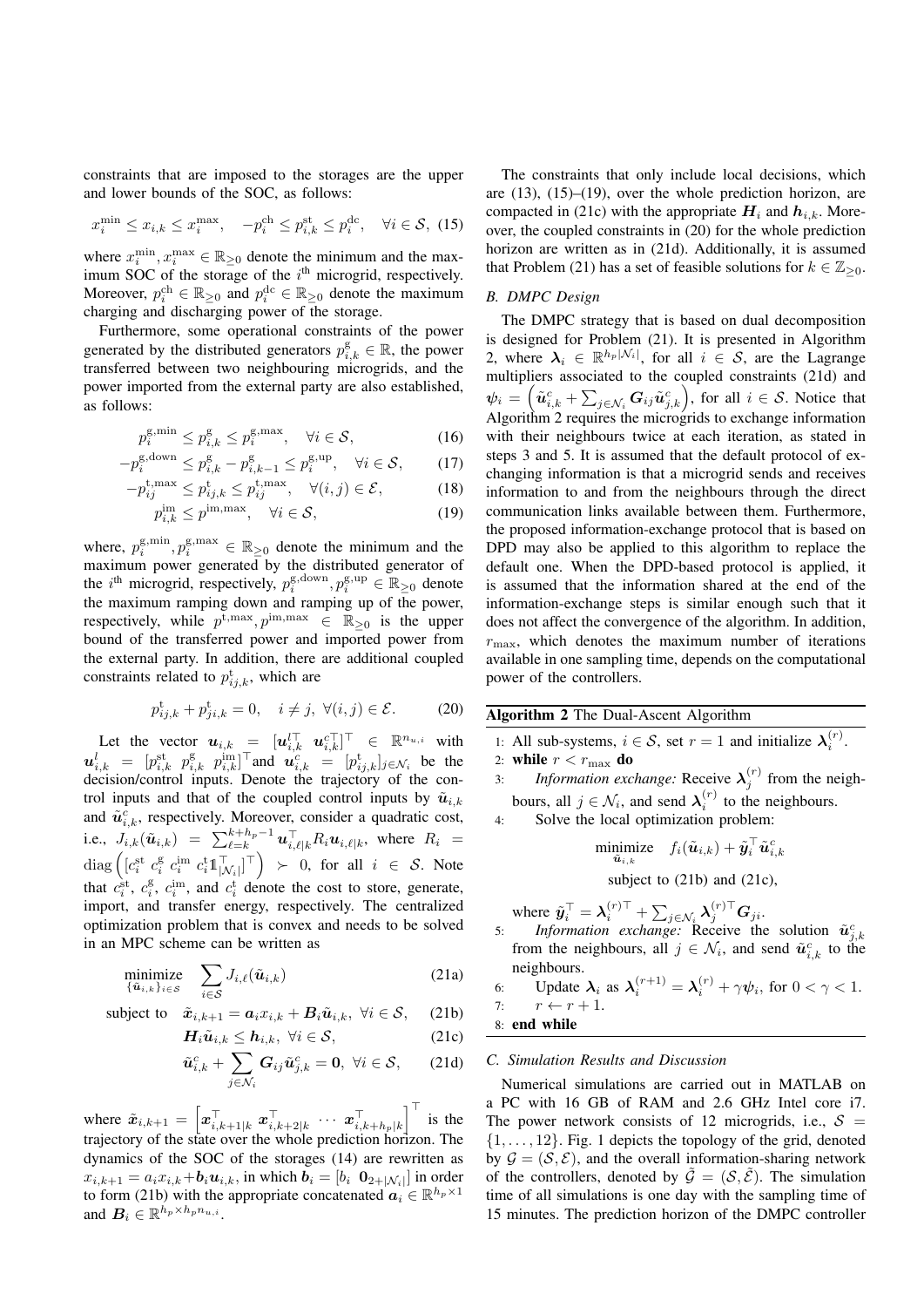TABLE I PARAMETERS OF THE MICROGRIDS

| <b>Parameters</b>                                  | <b>Value</b>  | Unit | Sub-system $(i)$               |
|----------------------------------------------------|---------------|------|--------------------------------|
| $x_i^{\min}, x_i^{\max}$                           | 20%, 80%      |      | all                            |
| $p_i^{\text{ch}}, p_i^{\text{dc}}$                 | 50, 50        | kW   | all                            |
| $p_i^{\text{g,min}}, p_i^{\text{g,max}}$           | 0, 1000       | kW   | all                            |
| $p_i^{\text{g,down}}, p_i^{\text{g,up}}$           | 100, 100      | kW   | all                            |
| $p_i^{\text{t,max}}, p_i^{\text{im,max}}$          | 100, 2000     | kW   | all                            |
| $a_i$                                              | 0.90          |      | all                            |
| $c_i^{\text{st}}, c_i^{\text{im}}, c_i^{\text{t}}$ | 0.1, 250, 0.1 |      | all                            |
| $c_i^{\mathrm{g}}$                                 | 2             |      | 2, 6, 11                       |
| $c_i^{\mathrm{g}}$                                 | 10            |      | 1, 3, 4, 5, 7,<br>8, 9, 10, 12 |

TABLE II THE AVERAGE STAGE COST AT TIME INSTANTS AT WHICH THE FAILURE OCCURS

| <b>Scenario</b> | Protocol, Communication  | Cost (Proportional) |
|-----------------|--------------------------|---------------------|
|                 | Default, no failures     | 1.00                |
| 2               | DPD-based, no failures   | 1.00                |
| $\mathcal{F}$   | Default, with failures   | 1.16                |
| 4               | DPD-based, with failures | 1.00                |

is  $h_p = 6$  and the parameters corresponding to each microgrid are shown in Table I. Furthermore, it is assumed that each local controller knows the local load and its forecast over the prediction horizon at each time instant.

In order to compare the performance of the proposed method, four scenarios, which are described in Table II, are simulated. The communication failures are defined as follows. At  $k = \{2, 3, 10 - 13, 40 - 42, 80 - 82\}$ , the information-sharing network during the failure scenarios is  $\tilde{\mathcal{G}}' = (\mathcal{S}, \tilde{\mathcal{E}}')$ , where  $\tilde{\mathcal{E}}' = \tilde{\mathcal{E}} \setminus \{ (2, 3), (4, 6), (9, 11) \}$  (the failed links are indicated by  $\parallel$  in Fig. 1). In addition, in Scenarios 2 and 4, the proposed information-exchange protocol uses sub-graphs as shown in Fig. 2 as the informationsharing graphs in order to increase the convergence rates. During failures, all information-sharing sub-graphs only lose one link, hence they are still connected.

Scenario 1 is considered as the baseline performance since the controllers produce the global optimal solution. The simulation result of Scenario 2, as seen in Table II, shows that the proposed information-exchange protocol is able to achieve the optimal performance. In Scenario 3, the microgrids that are disconnected cannot exchange information using the default protocol. Therefore, these microgrids adopt Assumption 1, which means that the unknown information of the neighbours is considered to be null. Table II shows that there is a performance degradation (16% of higher cost than the optimal case) when the microgrids are in Scenario 3. On the other hand, all microgrids are able to obtain the required information with the proposed methodology despite the occurrence of the failures, as expected. Therefore, the optimal solutions can be obtained by the system, as can be



Fig. 3. The operation of sub-systems 3 and 2 in Scenario 3 (solid lines) and Scenarios 1, 2, and 4 (dashed lines): a. Power generated by sub-system 3  $(p_3^g)$ , b. Power generated by sub-system 2  $(p_2^g)$ , and c. Power transferred from sub-system 2 to sub-system 3  $(p_{3,2}^t)$ .

seen by comparing the cost of Scenario 4 and that of Scenario 1, which are equal.

As illustrations, Figs. 3-5 show the operation of the microgrids that are affected by the communication failures in Scenarios 3 and 4. The communication links between these neighbouring microgrids are broken. In Scenario 4, the 3<sup>rd</sup> and 4<sup>th</sup> microgrids import power from the the 2<sup>nd</sup> and 6<sup>th</sup> microgrids, respectively, at the time instants when the failure occurs. Furthermore, there is also some energy that is exchanged between the  $9<sup>th</sup>$  and  $11<sup>th</sup>$  microgrids during these time instants. These decisions are equal to those that are taken in Scenarios 1 and 2. However, in Scenario 3, the 3<sup>rd</sup> and 4<sup>th</sup> microgrids do not import any power from their neighbours (see Figures 3c and 4c). Instead, they produce more power to comply with the load (see Figures 3a and 4a). Moreover, the  $9<sup>th</sup>$  and  $11<sup>th</sup>$  microgrids do not always exchange energy and their power generation decisions are slightly different than those in Scenario 4 during these time instants (Figure 5c).

#### V. CONCLUSION AND FUTURE WORK

A methodology to cope with the problem of communication failures in distributed MPC strategies has been proposed. It involves an information-exchange protocol that is based on DPD. A numerical study, which shows the application of this protocol to a distributed MPC strategy that is designed to optimize the power production in a microgrid network, demonstrates the advantages of the proposed protocol.

As future work, in order to extend the results obtained in Section III-D, a study on how to design an optimal information-sharing network that is able to deal with failures in general while ensuring fast convergence rate of the protocol should be carried out. Moreover, an implementation of time-varying partitioning of the information-sharing net-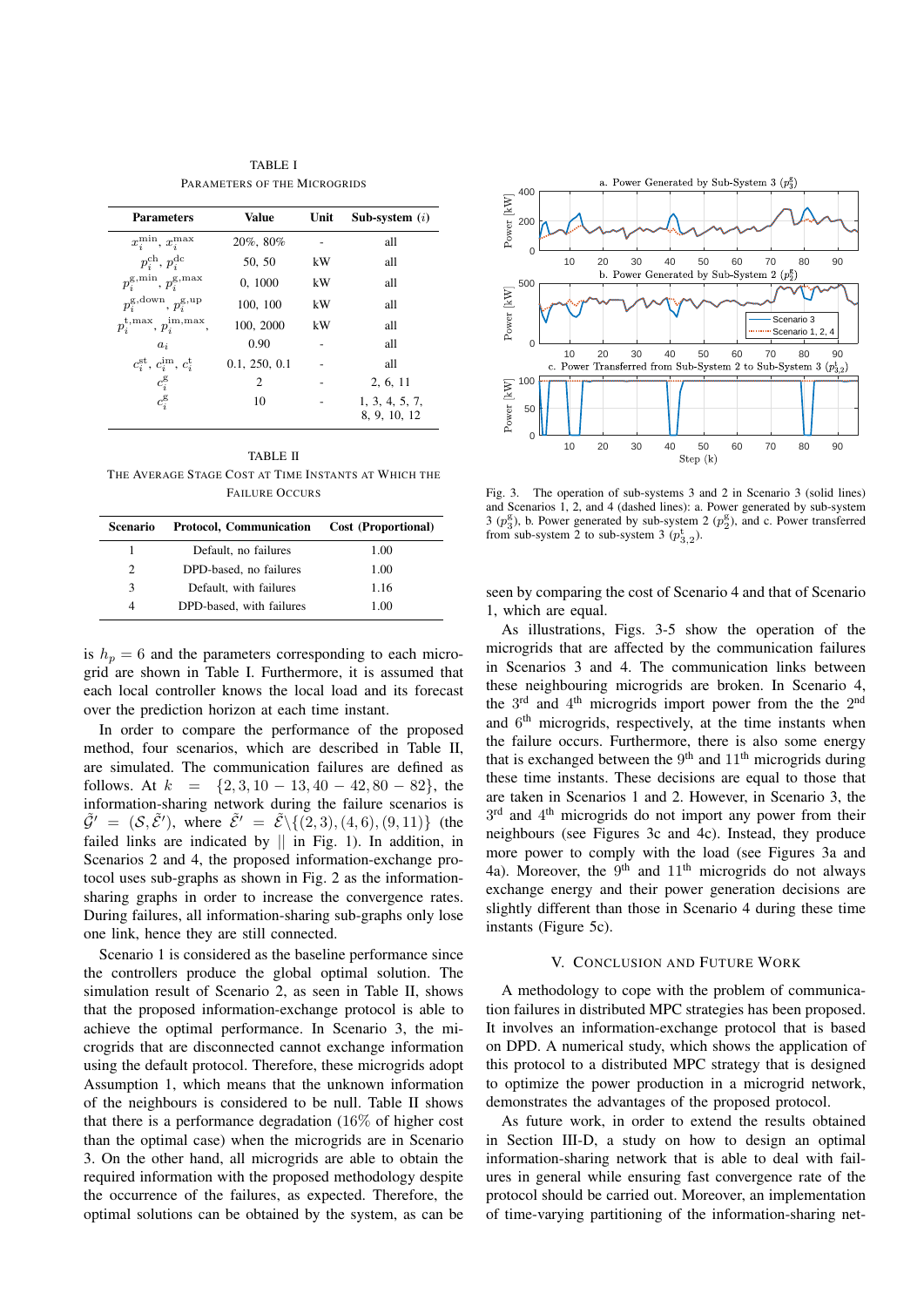

Fig. 4. The operation of sub-systems 4 and 6 in Scenario 3 (solid lines) and Scenarios 1, 2, and 4 (dashed lines): a. Power generated by sub-system 4 ( $p_4^{\rm g}$ ), b. Power generated by sub-system 6 ( $p_6^{\rm g}$ ), and c. Power transferred from sub-system 6 to sub-system 4  $(p_{4,6}^t)$ .



Fig. 5. The operation of sub-systems 9 and 11 in Scenario 3 (solid lines) and Scenarios 1, 2, and 4 (dashed lines): a. Power generated by sub-system 9 ( $p_9^{\rm g}$ ), b. Power generated by sub-system 11 ( $p_{11}^{\rm g}$ ), and c. Power transferred from sub-system 11 to sub-system 9  $(p_{9,11}^t)$ .

work may bring advantages to improve the reconfiguration procedure that is discussed in Section III-E.

#### **REFERENCES**

- [1] C. E. García, D. M. Prett, and M. Morari, "Model predictive control: Theory and practice–A survey," *Automatica*, vol. 25, no. 3, pp. 335– 348, 1989.
- [2] D. Mayne, J. Rawlings, C. Rao, and P. Scokaert, "Constrained model predictive control: Stability and optimality," *Automatica*, vol. 36, no. 6, pp. 789–814, 2000.
- [3] R. Scattolini, "Architectures for distributed and hierarchical model predictive control – A review," *Journal of Process Control*, vol. 19, no. 5, pp. 723–731, 2009.
- [4] P. D. Christofides, R. Scattolini, D. Muñoz de la Peña, and J. Liu, "Distributed model predictive control: A tutorial review and future

research directions," *Computers & Chemical Engineering*, vol. 51, pp. 21–41, 2013.

- [5] M. Farina and R. Scattolini, "Distributed predictive control: A noncooperative algorithm with neighbor-to-neighbor communication for linear systems," *Automatica*, vol. 48, no. 6, pp. 1088–1096, 2012.
- [6] C. Conte, C. N. Jones, M. Morari, and M. N. Zeilinger, "Distributed synthesis and stability of cooperative distributed model predictive control for linear systems," *Automatica*, vol. 69, pp. 117–125, 2016.
- [7] X. Liu, Y. Zhang, and K. Y. Lee, "Coordinated distributed MPC for load frequency control of power system with wind farms," *IEEE Transactions on Industrial Electronics*, vol. 64, no. 6, pp. 5140–5150, 2017.
- [8] B. T. Stewart, A. N. Venkat, J. B. Rawlings, S. J. Wright, and G. Pannocchia, "Cooperative distributed model predictive control," *Systems & Control Letters*, vol. 59, no. 8, pp. 460–469, 2010.
- [9] L. Tarisciotti, G. L. Calzo, A. Gaeta, P. Zanchetta, F. Valencia, and D. Sáez, "A distributed model predictive control strategy for back-toback converters," *IEEE Transactions on Industrial Electronics*, vol. 63, no. 9, pp. 5867–5878, 2016.
- [10] X. Ge, F. Yang, and Q.-L. Han, "Distributed networked control systems: A brief overview," *Information Sciences*, vol. 380, pp. 117– 131, 2017.
- [11] S. Li, Y. Zhang, and Q. Zhu, "Nash-optimization enhanced distributed model predictive control applied to the shell benchmark problem," *Information Sciences*, vol. 170, no. 2, pp. 329–349, 2005.
- [12] M. Heidarinejad, J. Liu, D. Muñoz de la Peña, J. F. Davis, and P. D. Christofides, "Handling communication disruptions in distributed model predictive control," *Journal of Process Control*, vol. 21, no. 1, pp. 173–181, 2011.
- [13] R. M. Schaich, M. A. Müller, and F. Allgöwer, "A distributed model predictive control scheme for networks with communication failure," *IFAC Proceedings Volumes*, vol. 47, no. 3, pp. 12 004–12 009, 2014.
- [14] M. A. Müller, M. Reble, and F. Allgöwer, "Cooperative control of dynamically decoupled systems via distributed model predictive control," *International Journal of Robust and Nonlinear Control*, vol. 22, no. 12, pp. 1376-1397, 2012.
- [15] D. Kumar, W. Al-Gherwi, and H. Budman, "Robust-distributed MPC tolerant to communication loss," *Computers & Chemical Engineering*, vol. 88, pp. 30–38, 2016.
- [16] M. H. Nazari, S. Grijalva, and M. Egerstedt, "Distributed frequency regulation in the presence of communication failure," in *Proceedings of IEEE Power Energy Society Innovative Smart Grid Technologies Conf. (ISGT)*, Minneapolis, USA, 2016, pp. 1–5).
- [17] J. Barreiro-Gomez, G. Obando, and N. Quijano, "Distributed population dynamics: Optimization and control applications," *IEEE Transactions on Systems, Man, and Cybernetics: Systems*, vol. 47, no. 2, pp. 304–314, 2017.
- [18] N. Quijano, C. Ocampo-Martinez, J. Barreiro-Gomez, G. Obando, A. Pantoja, and E. Mojica-Nava, "The role of population games and evolutionary dynamics in distributed control systems: The advantages of evolutionary game theory," *IEEE Control Systems*, vol. 37, no. 1, pp. 70–97, 2017.
- [19] M. Mesbahi and M. Egerstedt, *Graph theoretic methods in multiagent networks*. Princeton University Press, 2010.
- [20] A. Pantoja and N. Quijano, "A population dynamics approach for the dispatch of distributed generators," *IEEE Transactions on Industrial Electronics*, vol. 58, no. 10, pp. 4559–4567, 2011.
- [21] M. Kraning, E. Chu, J. Lavaei, and S. Boyd, "Dynamic network energy management via proximal message passing," *Foundations and Trends in Optimization*, vol. 1, no. 2, pp. 73–126, 2014.
- [22] W. Shi, X. Xie, C.-C. Chu, and R. Gadh, "Distributed optimal energy management in microgrids," *IEEE Transactions on Smart Grid*, vol. 6, no. 3, pp. 1137–1146, 2015.
- [23] K. Baker, J. Guo, G. Hug, and X. Li, "Distributed MPC for efficient coordination of storage and renewable energy sources across control areas," *IEEE Transactions on Smart Grid*, vol. 7, no. 2, pp. 992–1001, 2016.
- [24] P. Giselsson, M. D. Doan, T. Keviczky, B. De Schutter, and A. Rantzer, "Accelerated gradient methods and dual decomposition in distributed model predictive control," *Automatica*, vol. 49, no. 3, pp. 829–833, 2013.
- [25] S. Boyd and L. Vandenberghe, *Convex Optimization*. Cambridge university press, 2010, vol.  $25$ , no. 3.
- [26] F. Chen, Y. Cao, and W. Ren, "Distributed average tracking of multiple time-varying reference signals with bounded derivatives,"